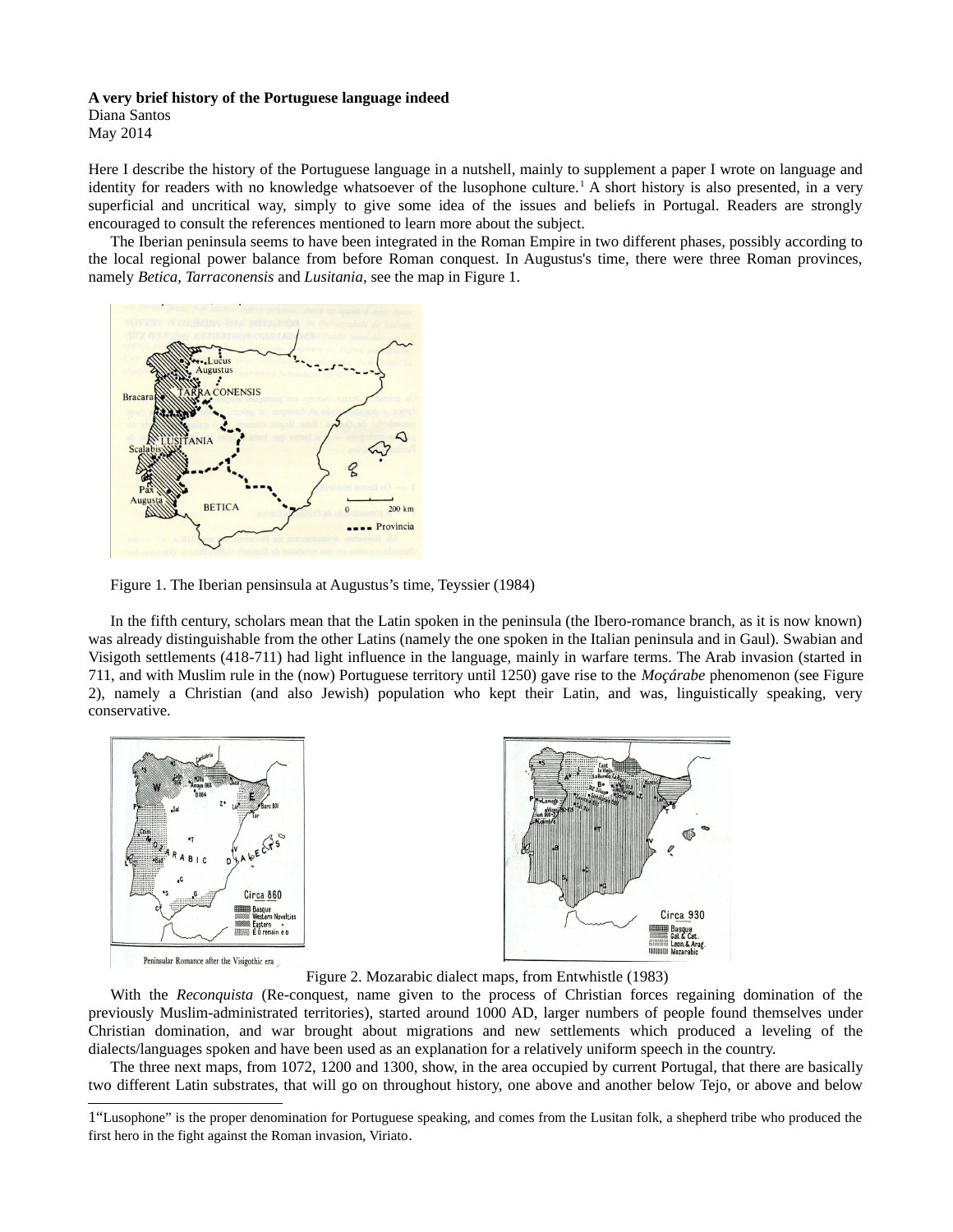

Figure 3. The linguistic map of the Pensinsula 1005-1300, ibid.

1143 is the conventionalized date of Portugal's birth, brought about by Afonso Henriques not honouring his status of vassal (underorder) to the king of Leão and Castela, and therefore turning *Condado Portucalense* (CP, a county given to his father Henrique de Borgonha) into an independent kingdom with the name of Portugal. It is interesting to emphasize that, linguistically and culturally, the two most western and northern regions (CP and Galicia, see Stanislawski (1959)) were quite similar, and for quite a long time the language spoken there, Galician-Portuguese, was considered the same.<sup>[2](#page-1-0)</sup> The two counties had a quite different history, though, since Galicia was never to be independent from the different Spanish powers, while Portugal has ever since enjoyed the status of a different nation.<sup>[3](#page-1-1)</sup>

While war and instability continued pestering the rest of the peninsula after 1250, Portugal was free to prepare its future and to start a period of maritime discoveries (see Russell-Wood, 1992), which would bring wealth and power to the country, but whose most important consequence for the present paper is the globalization of the Portuguese language. In fact, as several authors point out, Portuguese was in the XVth and XVIth century a *lingua franca* in Africa, Asia and America, and, according to official historiography – were it not for the mad dreams of a young king, D. Sebastião, who wanted to be a new crusader – the power of Portugal as the first global power (see Page, 2007) might have continued much longer. But since he died without heirs, the Spanish crown was in charge of the Portuguese throne for sixty years and happened to destroy the fleet and most of Portuguese power, with the defeat of the *Invencível Armada* and other wars and problems.

If on the political side this was a definite turndown for Portugal, in the literature world there was a Renascentist poet who saved Portugal from oblivion and gave it its first universal identity: Camões (who according to legend died precisely in 1580) wrote *Os Lusíadas*, an epic poem about Portuguese discoveries, most specifically Vasco da Gama's trip to India, and fixed the language and his place as the most important writer of Portuguese ever. For Camões, see i.a. Ferreira (1983) and Saraiva (1883).

So, when Portugal regained its independence in 1640, it was no longer Portugal the superpower. It had lost its place to the Low Countries and England in the Far East, as readers undoubtedly know. Still, Portuguese had become the language of commerce (and indirectly of conversion, and of cultural East-West communication) in large areas bordered by the Indic and Pacific oceans,<sup>[4](#page-1-2)</sup> as well as the language of communication among slaves across the Atlantic and in the two sides of it. This is independently confirmed by the existence of Portuguese-based creoles all over the world.<sup>[5](#page-1-3)</sup> So it is undeniable that Portuguese was the first world-wide language, although such "honour" is ignored by most English-speaking or Spanish-speaking scholars, more concerned with their own imperial histories.<sup>[6](#page-1-4)</sup>

Anyway, if English and Dutch sailors took our place in the far seas, there still remained the African coast places, and Brazil, both of which were to play a key role in Portugal's destiny. Firstly, during the eighteenth century Portugal did quite well (despite a terrible earthquake in 1755) in using the gold and the slaves to a solid economic advantage. One linguistic-political measure which was enforced in this period and which had profound relevance for the history of the Portuguese language was the prohibition of using Tupi as *lingua franca* in Brazil, issued by *Marquês de Pombal*, the strong Portuguese prime-minister who took control of the country after the 1755 earthquake, and who was the introducer of

<span id="page-1-0"></span><sup>2</sup> In fact, to this day there are people who defend it is the same language still.

<span id="page-1-1"></span><sup>3</sup> Even during the short 60-year period (1580-1640) when Portugal and Spain shared kings, namely Filipe I, II and III, they were always referred as "king of Spain and Portugal", and were even distinct in their denomination: for example, Filipe second of Spain and first of Portugal.

<span id="page-1-2"></span><sup>4</sup> Remember that, in 1495, Portugal and Spain had divided the whole world between the two through signing *Tratado de Tordesilhas*, and Africa, India and the Far East were in the Portuguese half.

<span id="page-1-3"></span><sup>5</sup> According to <http://observatorio-lp.sapo.pt/pt/geopolitica/lingua-estrategica1> (last access: 20 December 2013), creoles of five major families can be identified around the world, namely Alta Guiné, Golfo da Guiné, Indo-Portuguese, Malay-Portuguese and Sino-Portuguese.

<span id="page-1-4"></span><sup>6</sup> An interesting anecdote on this respect can be found in B.S.Santos (2011): American anthropologists studying the Saramaka Maroon people in Suriname, descending from rebel slaves who had run away in the seventeenth century, claimed their African origin by their use of… two Portuguese words.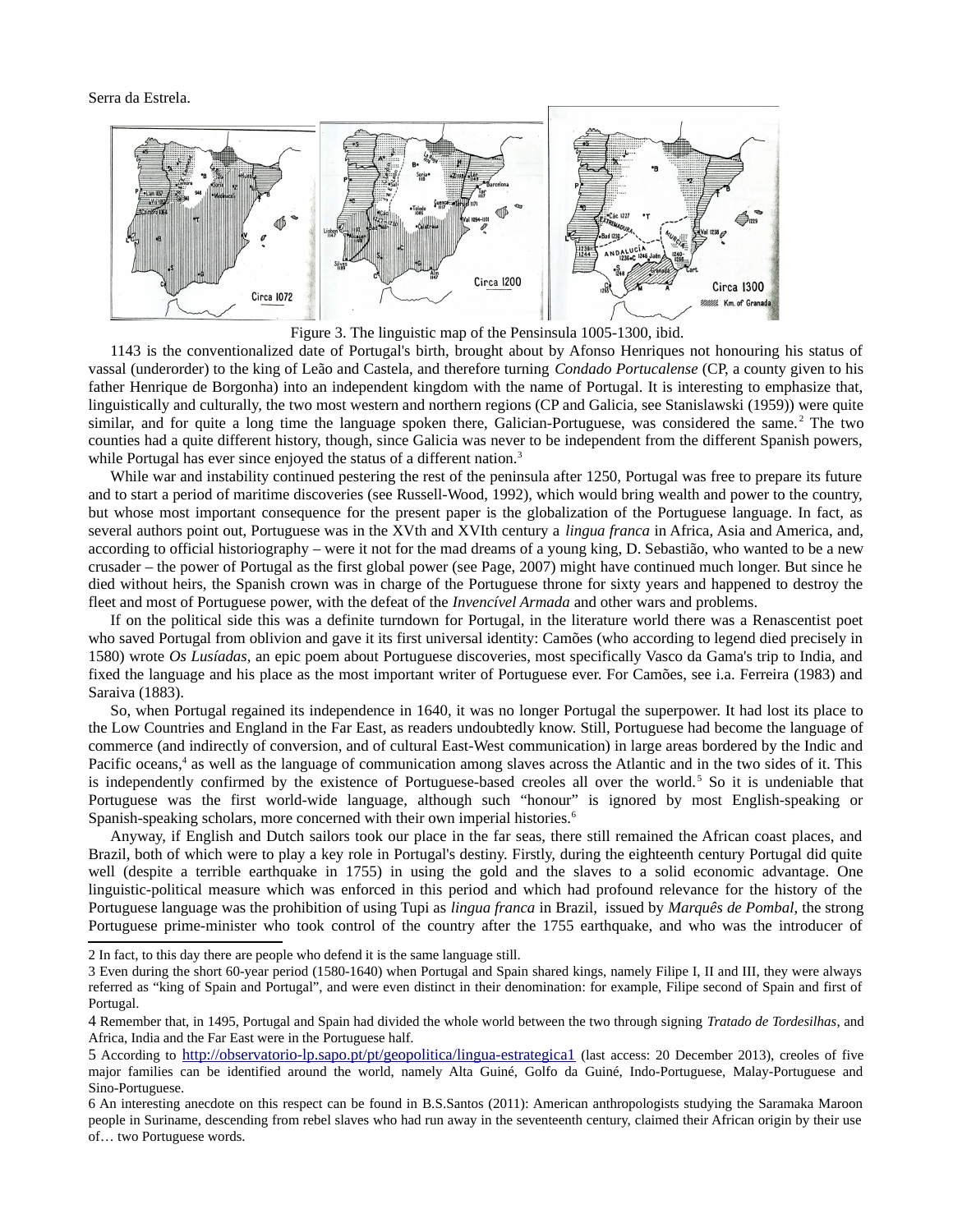Enlightment in Portugal. While this measure was related to the ruthless persecution of Jesuits done by Pombal (it was mostly Jesuits who controlled Brazil at that time), part of its rationale may also have been the increase of the monarch's absolute power in the Portuguese empire.

But the situation in the rest of Europe, with Napoleon invasions and the Napoleonic wars, was going to influence again the fate of this, after all, quite small country: the king and the royal family had to flee to Brazil where they were safe (see Gomes, 2007), but this move was to have unforeseen consequences: the young prince D. Pedro (IV of Portugal, I of Brazil) chose to become Brazil's emperor and granted independence to Brazil in 1822, while also fighting for the liberal ideas and the Portuguese constitution in Portugal in the years to follow.

Linguistically, this move of the Portuguese "intelligentsia" to Brazil resulted in a strengthening of the Portuguese language and culture in the Brazilian territory, as well as in a significant enforcement of bureaucracy and bureaucratic language. Also, it brought about comparatively little animosity against Portugal – since no independence war took place, language-separatist movements were not natural.<sup>[7](#page-2-0)</sup> After all, at the time of the king's exile, one third of Rio de Janeiro's population was Portuguese – which incidentally may account for many of the features of Rio's dialect, see Bechara (1986), Head (19[8](#page-2-1)8) and Neto (1957).<sup>8</sup>

So, during the nineteenth century, and as a consequence of losing Brazil, Portugal had again to redirect its politics, now to Africa. Linguistically it suffered some influence from French as the language of culture (possibly also from English, due to the many English businessmen who settled in Porto and Madeira, but apparently only in commercial or technical language<sup>[9](#page-2-2)</sup>). According to language historians (Teyssier (1984), Mattos e Silva (1988), Castro (2006) and Cardeira (2006)), there were several innovations in the Lisbon dialect at this time which made Portuguese from Portugal differ more markedly from the Portuguese spoken in Brazil, India, Africa and Oceania.

The end of the nineteenth century was a difficult period for Portugal, because again its empire/redefinition was assaulted, due to the division of Africa among European powers, and the infamous episode of the *Mapa cor de rosa*, rose map. This, in addition to have inspired waves of nationalism and interest in national history, also brought about the end of monarchy, considered, possibly unjustly, not to have been able to deal adequately with the problem.

Portugal had a successful Republican coup d'etat in 1910, and has had a democratic and liberal but turbulent period until a military coup in 1933 establishes a fascist dictatorship which lasted 48 years, falling in 1974 with the Carnation Revolution, due to popular discontent with the colonial war that was going on since 1961. A revolutionary period ensues, with a left constitution and almost immediate freedom for the African colonies, which in turn brings a large number of African people into continental Portugal, the *retornados*. Also, freedom of expression increases drastically the number of books published and translated in Portugal, and the influence of Brazilian Portuguese through the media, especially TV, raises as well. An enormous rise in literacy also brought changes to the language of both the people and the media, not only what the people spoke about, but who spoke. All these changes have contributed to changes in the Portuguese language. In the 90's there was also a change in immigration patterns, with many Eastern European immigrants, so that currently the issue of teaching Portuguese in schools to people of other native languages is relevant for the first time in History. Finally, in the last decades many Brazilian have emmigrated to Portugal as well, and they managed to change quite a few of the ways of language there, while also making the Portuguese more aware of variety differences and the dialects spoken in Brazil.

## **References**

Bechara, Evanildo. "As fases da língua portuguesa escrita". In Dieter Kremer (ed.), *Actes du XVIIIe Congrès International de Linguistique et de Philologie Romanes* (Université de Trèves (Trier) 1986), Tome III, pp. 68-76.

Cardeira, Esperança. *História do português*. Caminho, 2006.

Castro, Ivo. *Introdução à história do português*. Lisboa : Edições Colibri, 2006.

Fonseca, Luís Adão da. *Os descobrimentos e a formação do oceano Atlântico. Século XIV-século XVI*. Comissão Nacional para os descobrimentos.

Gomes, Laurentino. *1808: Como uma rainha louca, um príncipe medroso e uma corte corrupta enganaram Napoleão e mudaram a História de Portugal e do Brasil*. Planeta, 2007.

Head, Brian F. "Relações históricas entre variedades rurais da língua portuguesa em Portugal e no Brasil". *Actas do 3º Encontro Nacional da Associação Portuguesa de Linguística* (1987), 1988, pp.261-291.

<span id="page-2-0"></span><sup>7</sup> To be sure, I do not want to deny that Brazilian Portuguese has developed differently and that the subject of a national language and its freeing from (the language spoken in) Portugal has given rise to hot debates and is still a matter of dispute in Brazil – see Varejão (2006) for an historical overview. I am just stating that I believe this was not specifically connected to hate towards the colonial power.

<span id="page-2-1"></span><sup>8</sup> An interesting because counter-intuitive suggestion for the maintenance of an overall similar language across such a large territory as Brazil with so many immigrants from different countries is the hypothesis that the more diversified the background of the participants, the more global and homogeneous a language is, a thesis that has also been invoked for the US language in comparison with Great Britain.

<span id="page-2-2"></span><sup>9</sup> A curious aside: the differentiation of British and American English that can be observed in technical language gave rise to a parallel one in the loan words from English in Portugal and Brazil, thus *comboio* (PP) and *trem* (PB), or *caminho de ferro* (PP) and *estrada de ferro* (PB), respectively from *convoy* and *train*, and from *railway* and *railroad*.